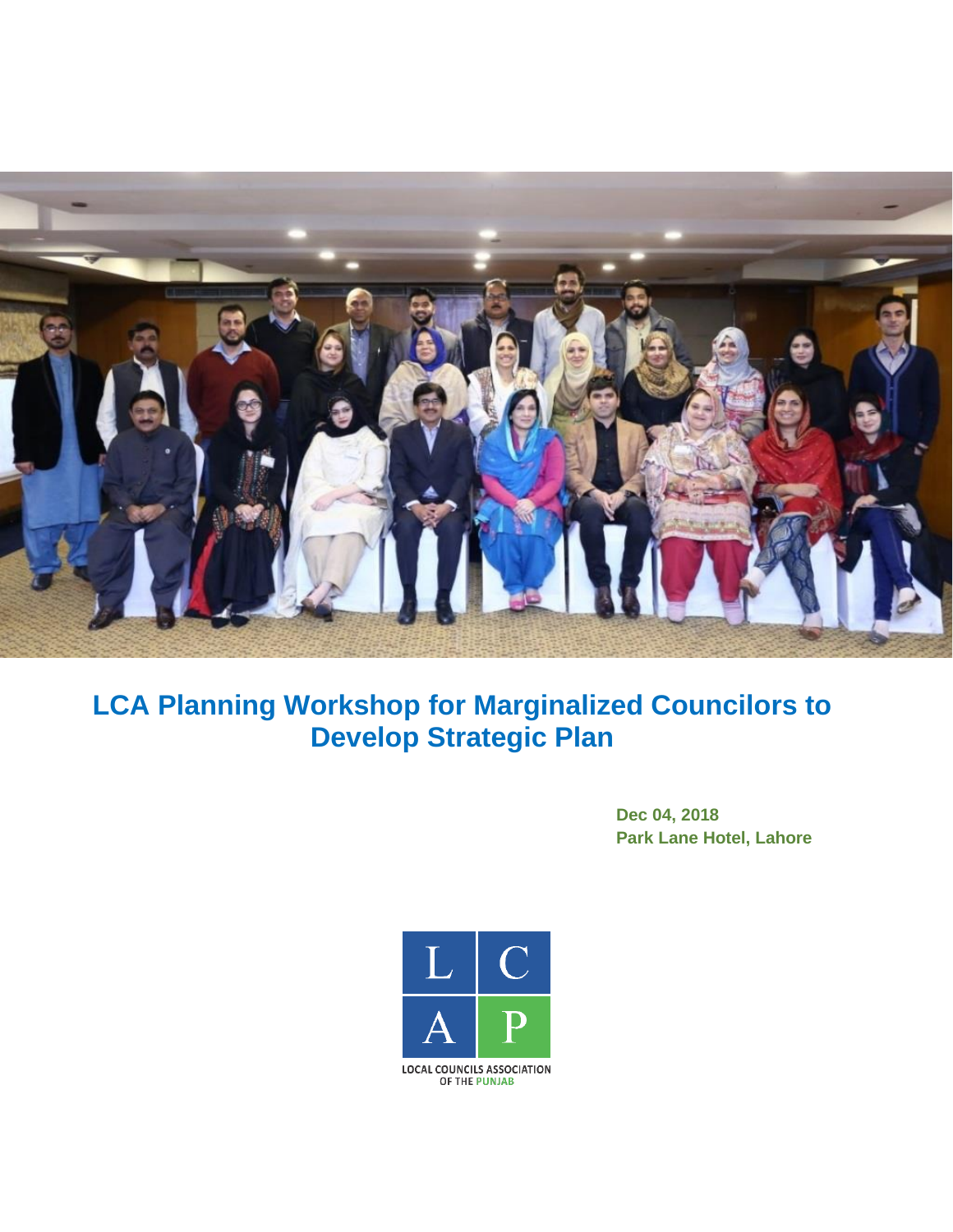#### **Author:**

Mr. Imran Anwar, **Consultant** 

**Contributors:** Mushtaq Ahmad,

Advisor, GIZ

#### **Picture Credits**

#### Mr. M. Ashraf, Photographer

**Responsible**

Mr. Anwar Hussain, Chief Executive, LCAP





#### **Disclaimer:**

*This report has been developed with the support of the German Federal Government through the Support to Local Governance Programme (LoGo) implemented by the Deutsche Gesellschaft für Internationale Zusammenarbeit (GIZ) GmbH*

*The views expressed in this report are those of the consultant and do not necessarily represent those of GIZ.*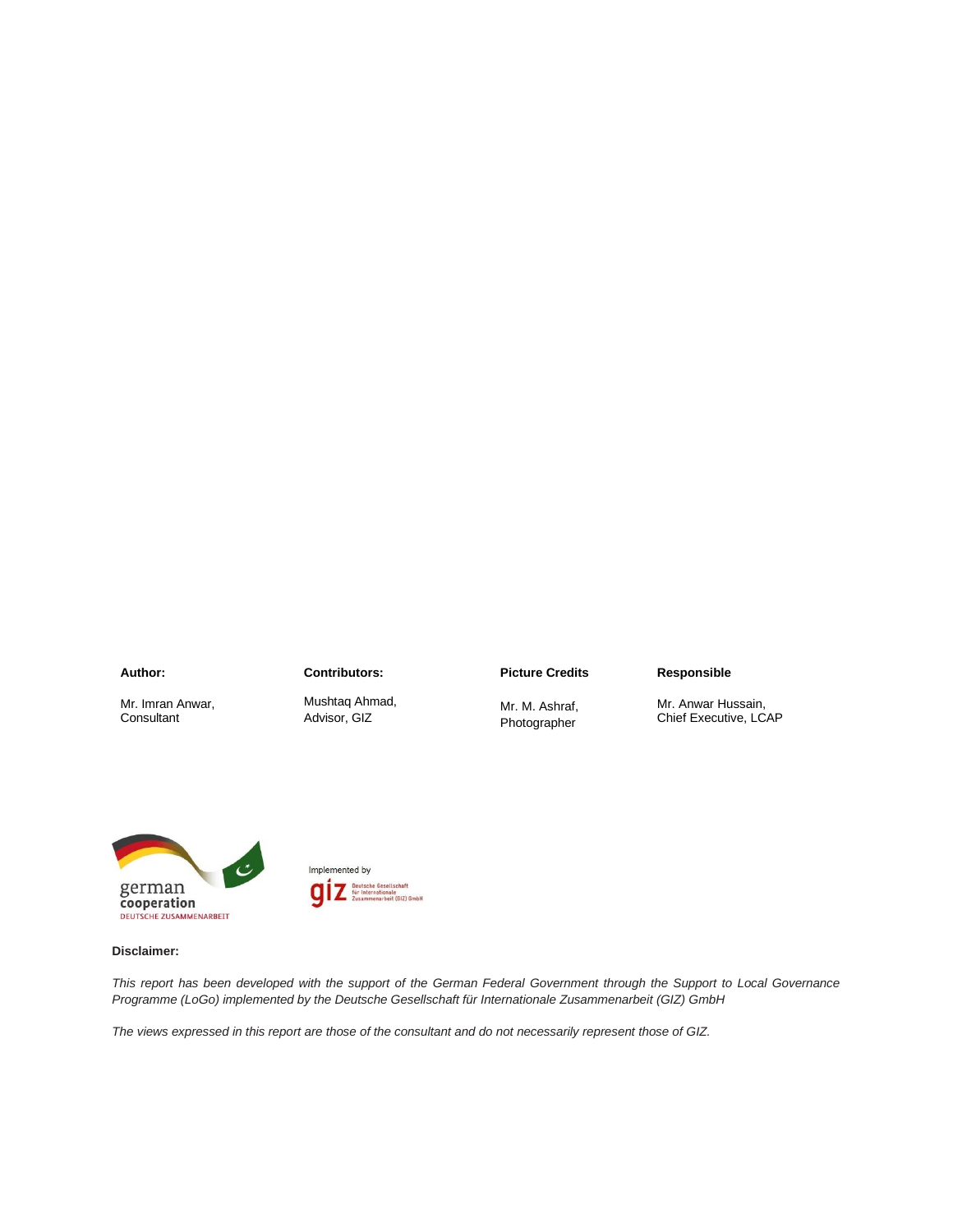# **Contents**

| 1            |     |  |  |
|--------------|-----|--|--|
|              | 1.1 |  |  |
|              | 1.2 |  |  |
| $\mathbf{2}$ |     |  |  |
|              | 2.1 |  |  |
|              | 2.2 |  |  |
|              | 2.3 |  |  |
| $\mathbf{3}$ |     |  |  |
|              | 3.1 |  |  |
|              | 3.2 |  |  |
|              | 3.3 |  |  |
|              | 3.4 |  |  |
| 4            |     |  |  |
|              | 4.1 |  |  |
|              | 4.2 |  |  |
|              | 4.3 |  |  |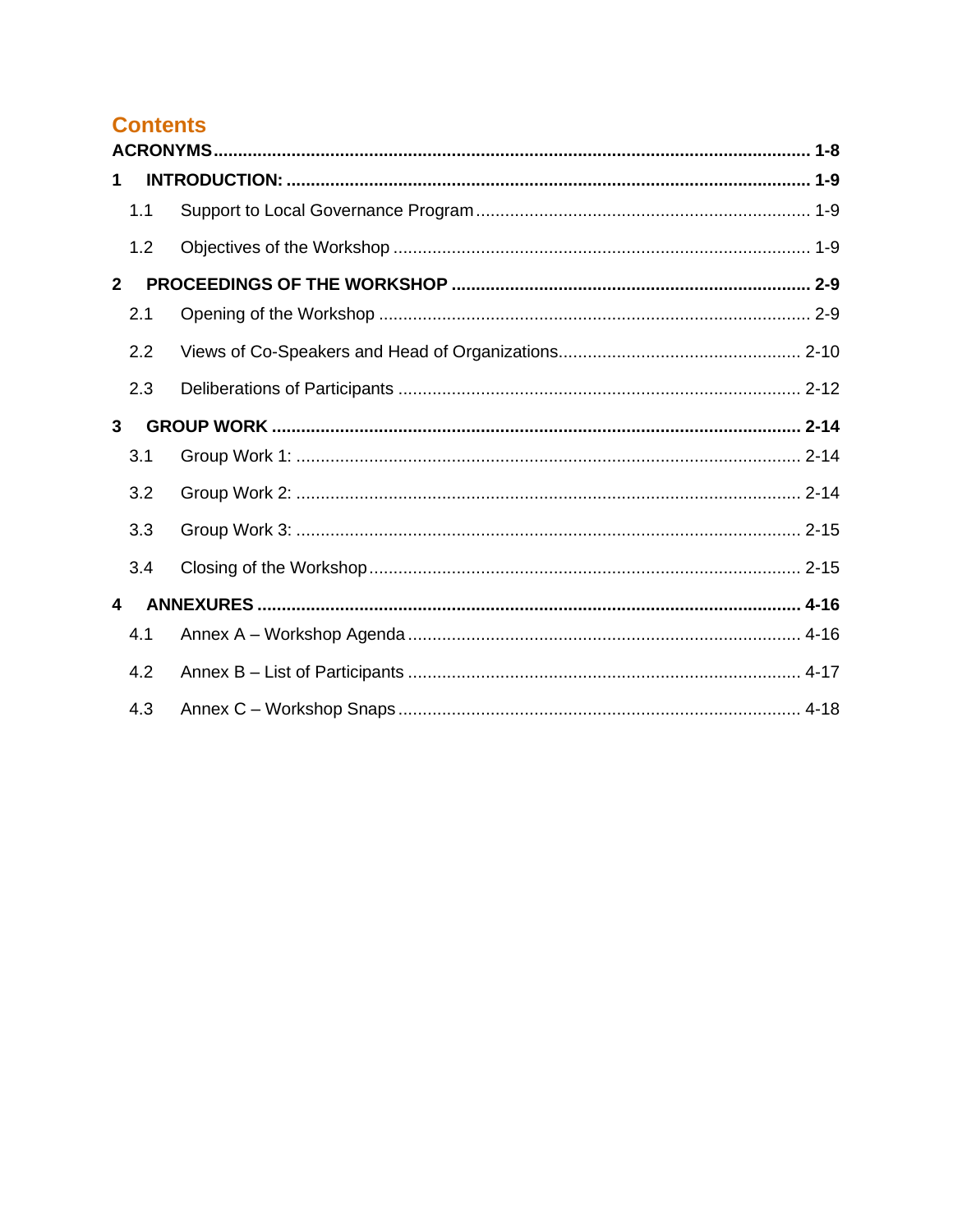# <span id="page-3-0"></span>**ACRONYMS**

- BMZ German Federal Ministry for Economic Cooperation and Development
- ETD Excise and Taxation Department
- GIZ Deutsche Gesellschaft für Internationale Zusammenarbeit
- IT Information Technology
- KP Khyber Pakhtunkhwa
- LCA Local Councils Association
- LCAB Local Councils Association Baluchistan
- LGAs Local Government Acts
- LoGo Local Governance Programme
- SDGs Sustainable Development Goals
- PLGA Punjab Local Government Act
- RTI Right to Information
- SCD State-Citizen Dialogue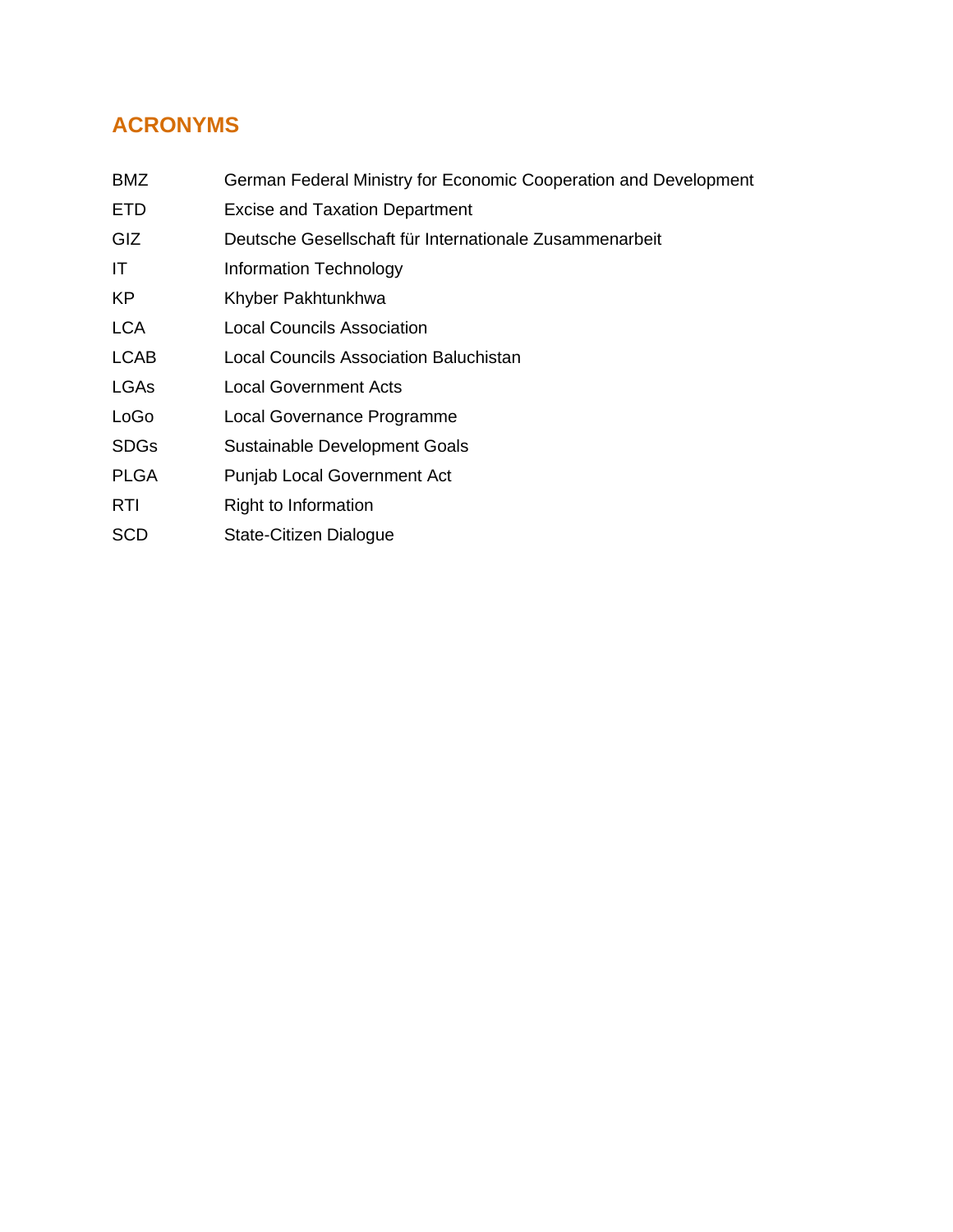## <span id="page-4-0"></span>**1 INTRODUCTION:**

### <span id="page-4-1"></span>**1.1 Support to Local Governance Program**

Germany and Pakistan have been partners in international cooperation for more than 54 years. GIZ has been working in Pakistan on behalf of the German Government, mainly the German Federal Ministry for Economic Cooperation and Development (BMZ) and Federal Foreign Office. GIZ provides technical and financial support to Government institutes and Non-Government organizations of Pakistan to create excellence in selected thematic areas. Good governance is one among the key issues in Pakistan where GIZ is supporting to create enabling environment for sustainable development.

In December 2016, GIZ launched the project "Support to Local Governance Program" (LoGo) in collaboration with German Government and Swiss Agency for Development and Cooperation (SDC) in Khyber Pakhtunkhwa and Punjab provinces. The project focuses four thematic areas; 1) Strengthening Local Governance, 2) Revenue Generation, 3) State-Citizen Dialogue and 4) Financing Sustainable Development.

Under the result area 3, GIZ is supporting to Local Councils Associations in both provinces to develop their institutional capacity, strengthening their voices for democratic self-governing local governments and creating a hub of knowledge and information on local governments.

### <span id="page-4-2"></span>**1.2 Objectives of the Workshop**

The objectives of the workshop were;

- 1. Identification of capacity issues not enabling councilors to play their effective role in their councils;
- 2. Enlisting political challenges hindering their leadership role;
- 3. Debating legal and technical challenges minimizing their participation and performance;
- 4. Frame 2 years strategic plan to enhance women councilor's effective role in local councils.

# <span id="page-4-3"></span>**2 PROCEEDINGS OF THE WORKSHOP**

### <span id="page-4-4"></span>**2.1 Opening of the Workshop**

The planning workshop was held on December 04, 2018 at Park Lane Hotel in Lahore for marginalized councilors essentially of women, twenty representative councilors of women, youth and minorities were present (see participant list annex A).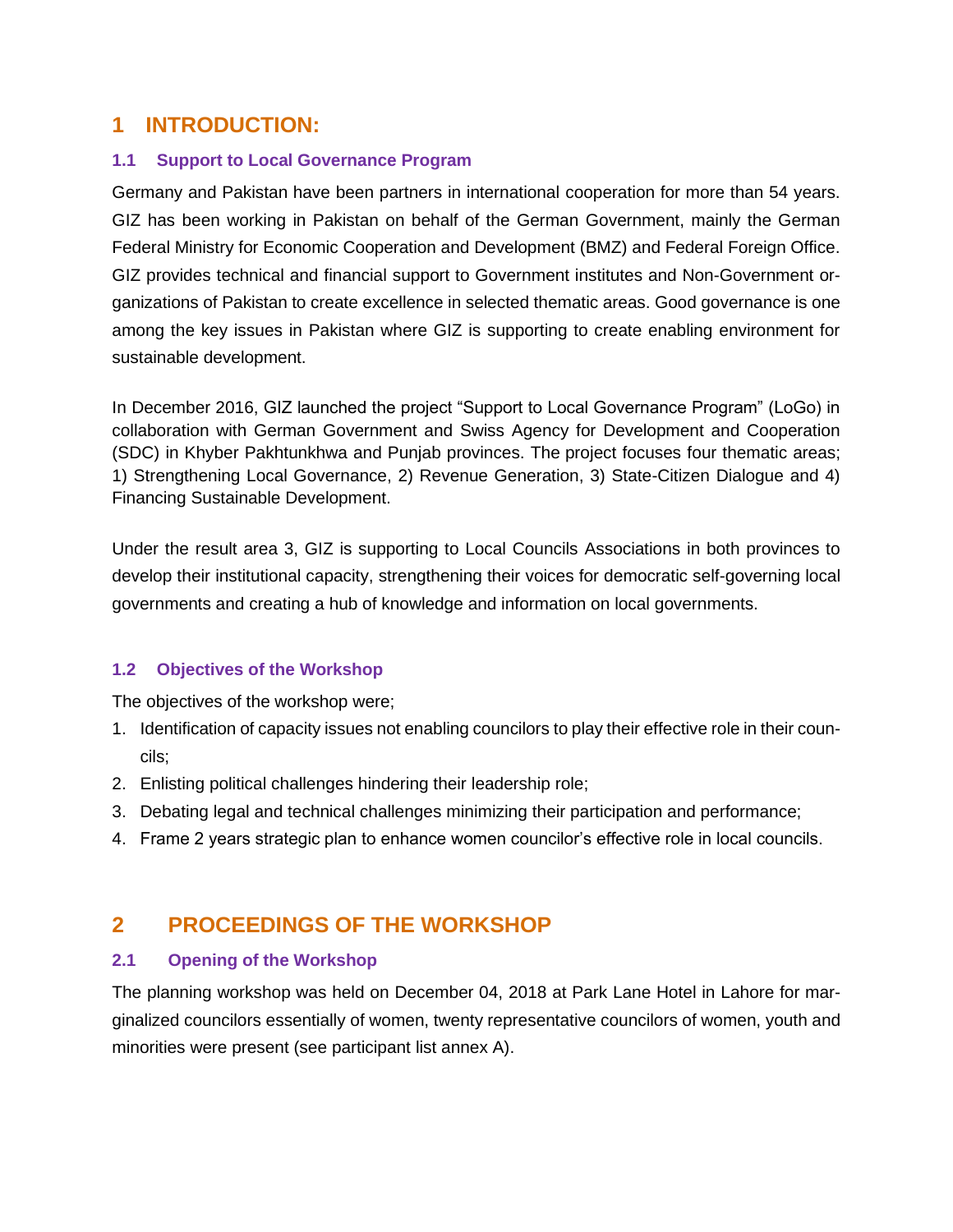The workshop was started with the recitation of Holly Quran, and **Mr. Mushtaq Ahmad (GIZ Advisor to LCA)** briefly highlighted the objectives of the workshop and facilitated the introductory session of participants.

He invited the President LCA Punjab Ms. Fozia Khalid Warriach to officially open the workshop. She said that this was a strategic move to support marginalized councilors to represent their constituencies in true sense to resolve their issues affecting their lives. She asked to participants essentially of women that she was a house wife and never been involved in politics although she belonged to a political family, but one day, "I decided to dedicate my remaining life to the wellbeing of the people living in my area. I explained my aims and objectives to my family and convinced them that their trust would never be shaken. In this way, my family stood on my back and I was elected as chairperson of the district", the president shared.



She emphasized that it was a good opportunity for all of you to draw a concrete road map so that you could play your effective leadership role to solve issues affecting the lives of your constituencies. She congratulated Ms. Zaib-un-Nisa and Ms Hina Shahid for being elected as chairperson and deputy chairperson of the women development committee and hoped that they would make significant work to enable women councilors to play their es-

sential role. By concluding her opening remarks, she said that she had high hopes that today we would have a realistic plan to boost up the role of the marginalized councilors. She thanked GIZ for its continued support to LCA Punjab.

#### <span id="page-5-0"></span>**2.2 Views of Co-Speakers and Head of Organizations**

**Ms. Zaib un Nisa** (Chairperson Women Development Committee) was invited to share her in-

sights around this workshop and way forward. She thanked GIZ for organizing such an important planning workshop for marginalized councilors which would definitely contribute to scale up their capacities to be an effective councilor addressing and solving the issues of their electorates. She shared that women councilors were kept in darkness by their male councilors and important things were never shared with



them. She said that women councilors themselves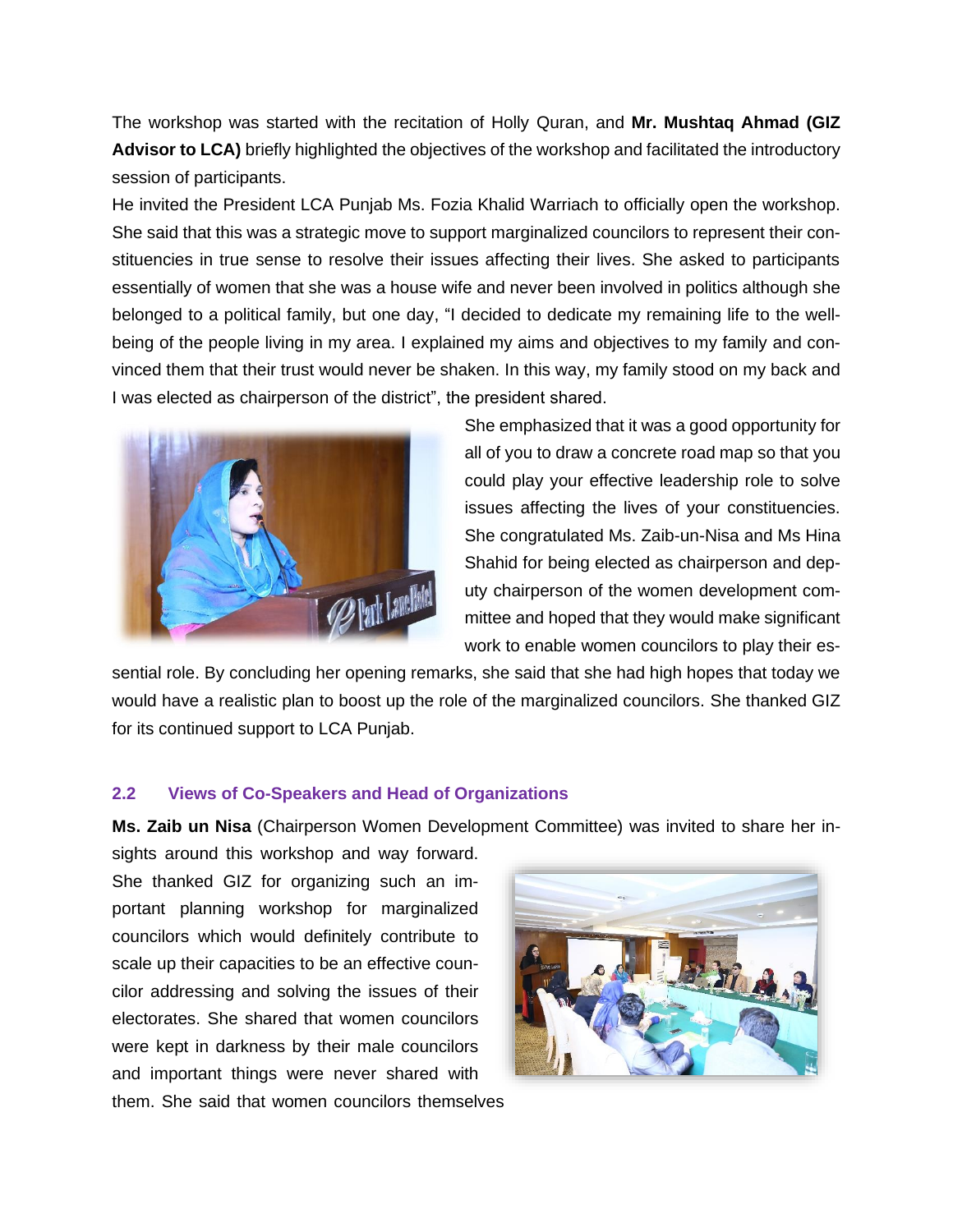were not aware about their roles and responsibilities essentially of budgeting and planning processes, identification women issues like education, health, economic empowerment, harassment, violence and early marriages. She also said that under Punjab Local Government Act-2013, women councilors were selected not elected by the political parties and now they were not in the position to work against their parties. She set high hopes that today we would be able to draw a good workable plan to further support 9000 elected councilors across Punjab.

**Ms. Hina Shahid** (Vice Chairperson Women Development Committee) apologized for being late to the workshop. She highlighted the important role of female councilors at all levels in the councils. She said that there were political, financial and legal challenges to women councilors which were hindering their role in the councils. She said that it must be reviewed and required amendments in the PLGA 2013 must be introduced to empower not only women councilors but youth and minority councilors also.

**Mr. Anwar Hussain** (Executive Director, LCAP) further elaborated objectives of the workshop and paid tribute to GIZ for the continuous support to the association. He thanked the president LCA for being with participants to encourage them to draft a workable strategic plan. He also informed the participants that Ms. Fozia Khalid also became board member of Commonwealth Local Government Forum and Chairperson of the committee of United Cities and Local Govern-

ments Asia Pacific on South West Asia.

He suggested the participants that they might categorize their work, fist on capacity issues of councilors hindering to perform their role, second political challenges to them and third the legal challenges. He said that today's planning would be given due space in the overall plan of the associa-



tion, and development partners would be sensitized to play their role essentially for women councilors.

**Mrs. Uzma, GIZ Gender Advisor** who joined the workshop via skype, shared her input on gender mainstreaming. She said that gender budgeting is a key challenge at all level of local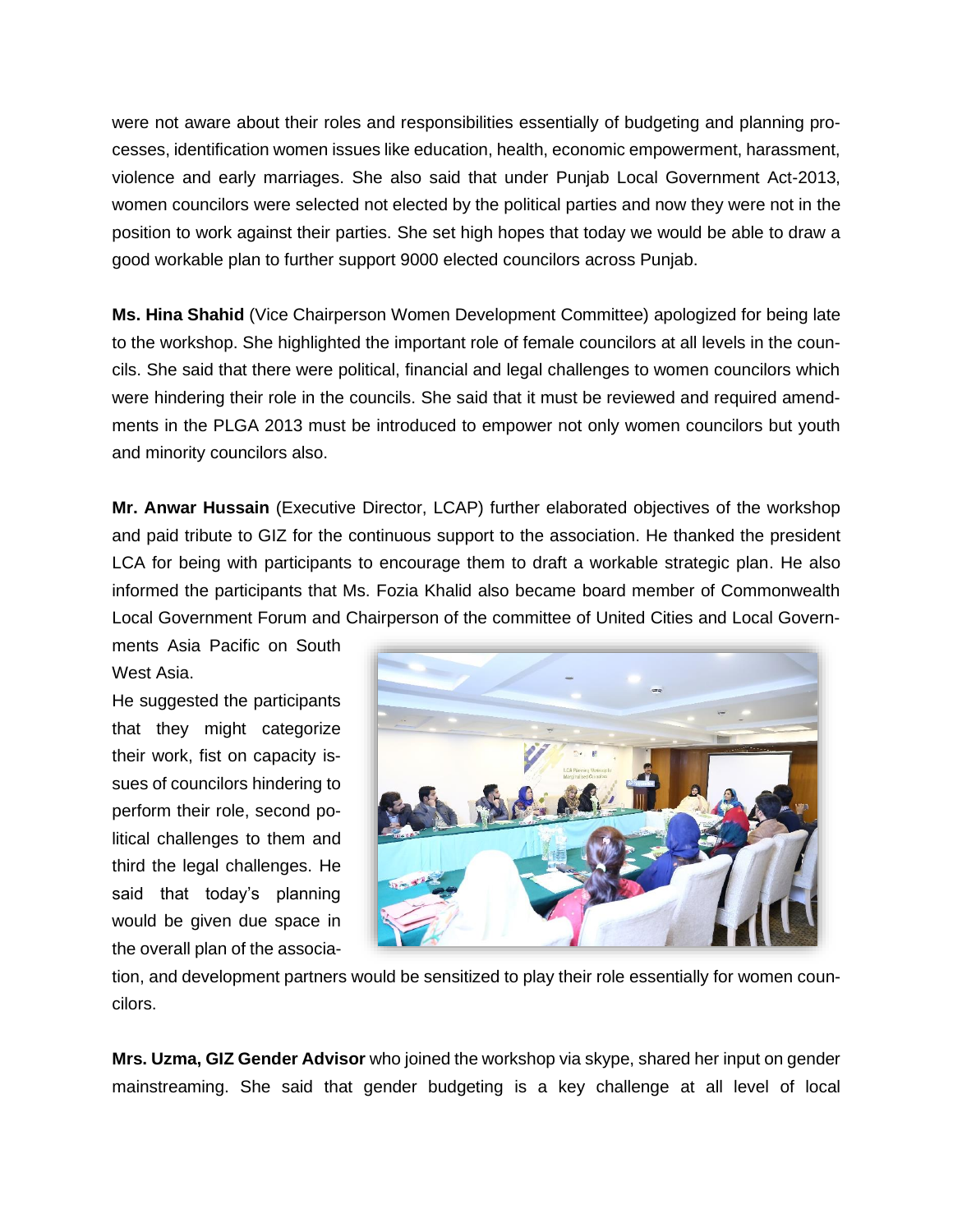governments. Women roles and responsibilities were not clear in the PLGA 2013 with no local government gender policy. She highlighted the importance of effective networking of women councilors which could mount a pressure on key decision makers to change their mind set towards women and to draw a clear-cut road map of women councilors to contribute for the constituencies. She also underlined the importance of exposure visits to relevant institutions and organizations across provinces and outside Pakistan to learn from peers and share experiences. She hoped that today a realist work plan might be developed to support thousands of marginalized councilors.

## <span id="page-7-0"></span>**2.3 Deliberations of Participants**

**Ms. Shagufta Hussain (Councilor from Layyah)** said that women had a lot of responsibilities to perform but unfortunately with no rights and the biggest reason was their unawareness about their rights ensured in the constitution of Pakistan. She had her views that awareness on women rights and rights in the councils must be known to each women councilor across province, only then they might be able to perform their effective role in the councils.

**Ms. Khalid Iqbal (Councilor from Raheem Yar Khan)** asked that women councilors were not aware about their roles and responsibilities within the councils. They were not given any training on how to perform and contribute meaningfully. She also mentioned that women were somehow hesitant to work with male peers, and this was due to the lack of confidence.

**Ms. Rabiya Zahid (Councilor from Lahore)** told that women were not encouraged by male peers to speak and contribute even they build pressure by blaming that women could perform in councils. She also suggested that women might be elected by direct vote not through indirect voting.

**Mr. Noor Akbar (Program Officer CLGF)** shared that not only women councilors but men councilors were also not aware about their responsibilities and rights in the councils and the biggest reason was commitment to learn and perform. They did not have clear objectives that what had to do for their electorates.

He said that practical education was critical in the country, passion, to do for others and collective thinking were missing somewhere. He highlighted that male dominance would prevail unless women step forward and show their great performance.

**Ms. Sajida Sarwar (Councilor from Toba Take Singh)** put on the table that it was about two years of their election but no training was given to her. She was totally dependent on local bureaucracy and senior peers to learn to move around. She also asked that everything is written in English language which was not her mother language and it becomes difficult to understand.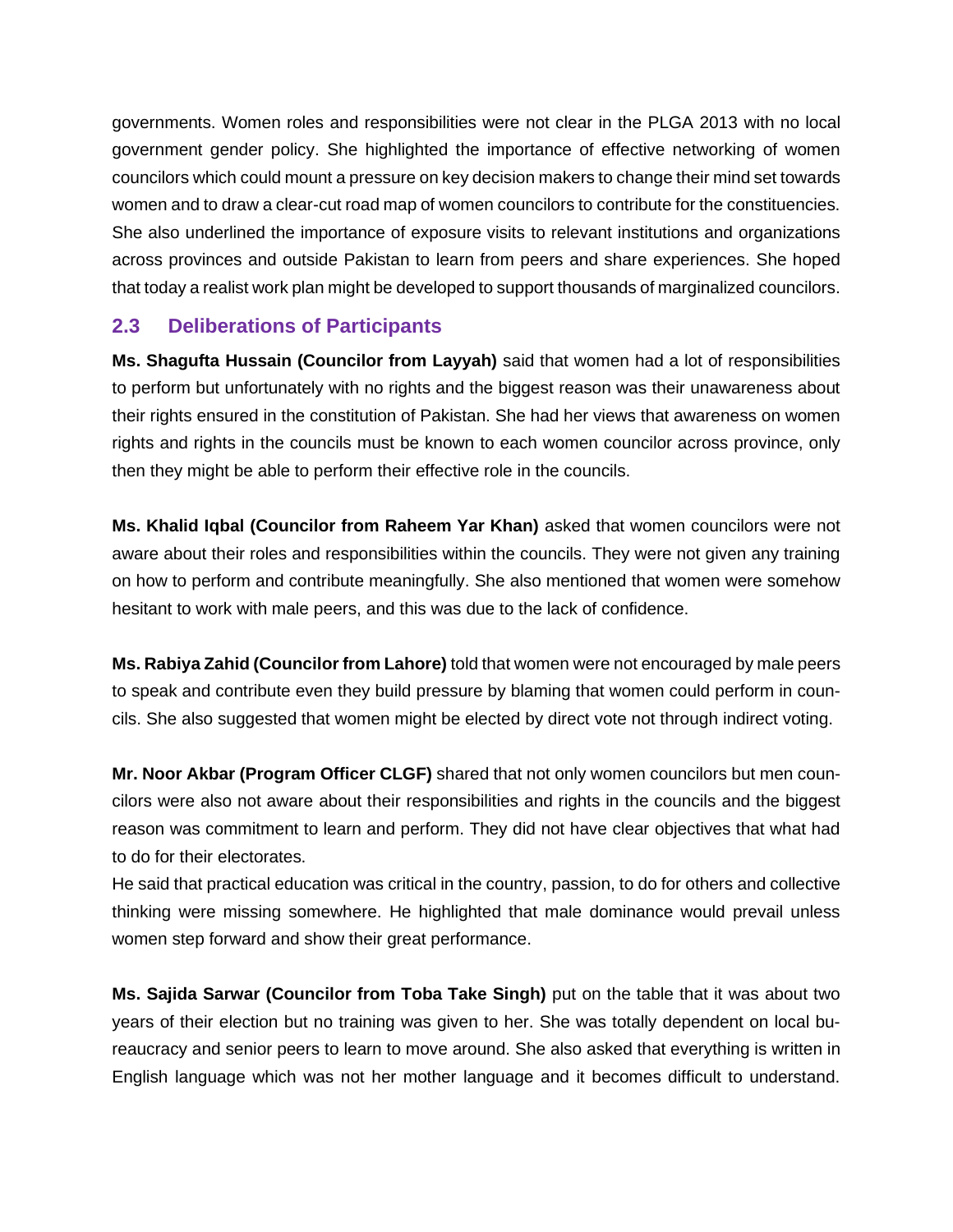Association must develop a kind of booklet in Urdu language containing roles and responsibilities of councils and of women.

**Mr. Khalid Shahzad (Minority Representative from Lahore)** said that role of political parties was very crucial to award tickets to eligible candidates and to train them how to perform in the councils but unfortunately nothing had been done in this direction. He said that in case of minorities the situation is worst and the councils never plan what they had special for minorities to include them into main stream. He suggested that networking and effective coordination was one of the effective mechanisms to share knowledge, experiences and best practices.

**Mr. Hafiz Hassan (Youth Councilor from Sheikhupura)** said that due budget was not given to youth councilors and their priorities were not given respect. He asked that youth was generation who had to take future charge but councils had zero agenda for them.

**Mr. Waleed Shah (Youth Councilor from Gujranwala)** shared that youth representatives are not aware about their roles as they never went through the trainings or awareness sessions how to identify, plan and execute innovations contributing in up scaling the role of youth in the country.

**Mr. Malik Saddam Hussain (Youth Councilor from Sargodha)** shared that youth councilors have a loose network, but we did not have strategic direction what to do for our constituencies. We just share pictures and communicate on issues but could not find solutions. He requested the Association that youth network might be strengthened to run a provincial vide campaign to highlight burning issues of youth and long-term framework to prepare a vibrant youth for future of the country. He shared that he pushed private schools in his district to provide free education at least to ten poor students and an agreement was signed among councils and the schools. He asked that this model might be replicated to other parts of the province.

**Mr. Rafaqat Sahotra (Minority Councilor from Lahore)** told that electoral colleges for minorities were unjustified. Thus, true representation could not emerge to take up the issues of minorities. He suggested that there must be separate budget lines for minority plans. He set high hopes from the association to contribute meaningfully for minorities in the new framework of local governments.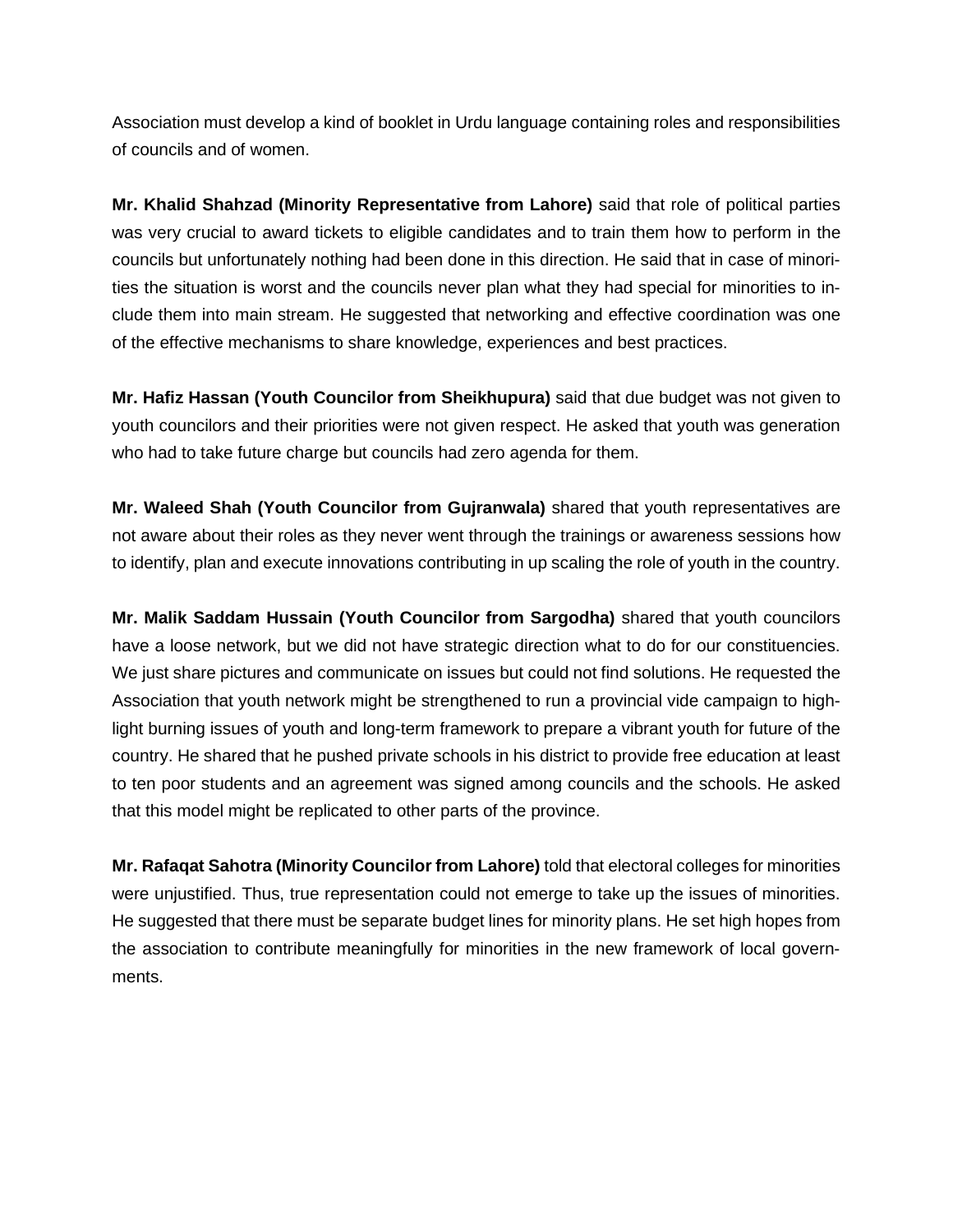## <span id="page-9-0"></span>**3 GROUP WORK**

It was decided to form groups to further identify areas on which strategic plan may be developed. Thereby, participants were divided into three groups to discuss the capacity, political and legal challenges to marginalized councilors essentially of women.

The pattern was set that first the issues and challenges would be identified then solutions would be proposed, responsibilities would be fixed with timelines.

## <span id="page-9-1"></span>**3.1 Group Work 1:**

Following are key outcomes of the group work;

| <b>Issue</b>                                                                  | <b>Solution</b>                                                                                                                           | <b>Responsibility</b> | <b>Time line</b>          |
|-------------------------------------------------------------------------------|-------------------------------------------------------------------------------------------------------------------------------------------|-----------------------|---------------------------|
| Less awareness about roles<br>and responsibilities                            | Development of booklet and<br>training sessions                                                                                           | <b>LCA Punjab</b>     | In $2018$ and<br>2019     |
| Lack of confidence and poor<br>Training on effective leadership<br>leadership |                                                                                                                                           | LCA Punjab and<br>GIZ | In 2019, on<br>going      |
| No understanding on plan-<br>ning and budgeting for coun-<br>cils             | Material on budget rules and<br>training sessions                                                                                         | LCA Punjab and<br>GIZ | In 2019, on<br>going      |
| Poor communication and<br>networking among counci-<br>lors                    | Devise a members communica-<br>tion strategy and implementation                                                                           | LCA Punjab and<br>GIZ | In 2019, first<br>quarter |
| Minimal awareness on har-<br>assment laws at work place                       | Sharing stuff on harassment<br>laws                                                                                                       | <b>LCA Punjab</b>     | In 2019, Feb-<br>ruary    |
| No mechanism to lean from<br>peers                                            | Organization of exposure visits<br>within province, across province<br>and outside Pakistan to relevant<br>institutions and organizations | LCA Punjab and<br>GIZ | In 2019, on<br>going      |

### <span id="page-9-2"></span>**3.2 Group Work 2:**

Following are key outcomes of the group work;

| <b>Issue</b>                                                         | <b>Solution</b>                                                                 | <b>Responsibility</b> | <b>Time Line</b>          |
|----------------------------------------------------------------------|---------------------------------------------------------------------------------|-----------------------|---------------------------|
| Lack of powers in the PLGA<br>2013                                   | Introducing amendments in<br><b>PLGA 2013</b>                                   | <b>LCA Punjab</b>     | 2019                      |
| Dual role of actors for devel-<br>opment                             | Legal remedies to curtail role of<br>parliamentarians in local devel-<br>opment | <b>LCA Punjab</b>     | In 2019                   |
| Less opportunities for train-<br>ings on the business of<br>councils | Modern training programs devel-<br>oped and implement                           | LCA Punjab and<br>GIZ | In 2019, on<br>going      |
| Minimal education of political<br>affairs essentially of councils    | Material on political economy in<br>local language                              | LCA Punjab and<br>GIZ | In 2019, first<br>quarter |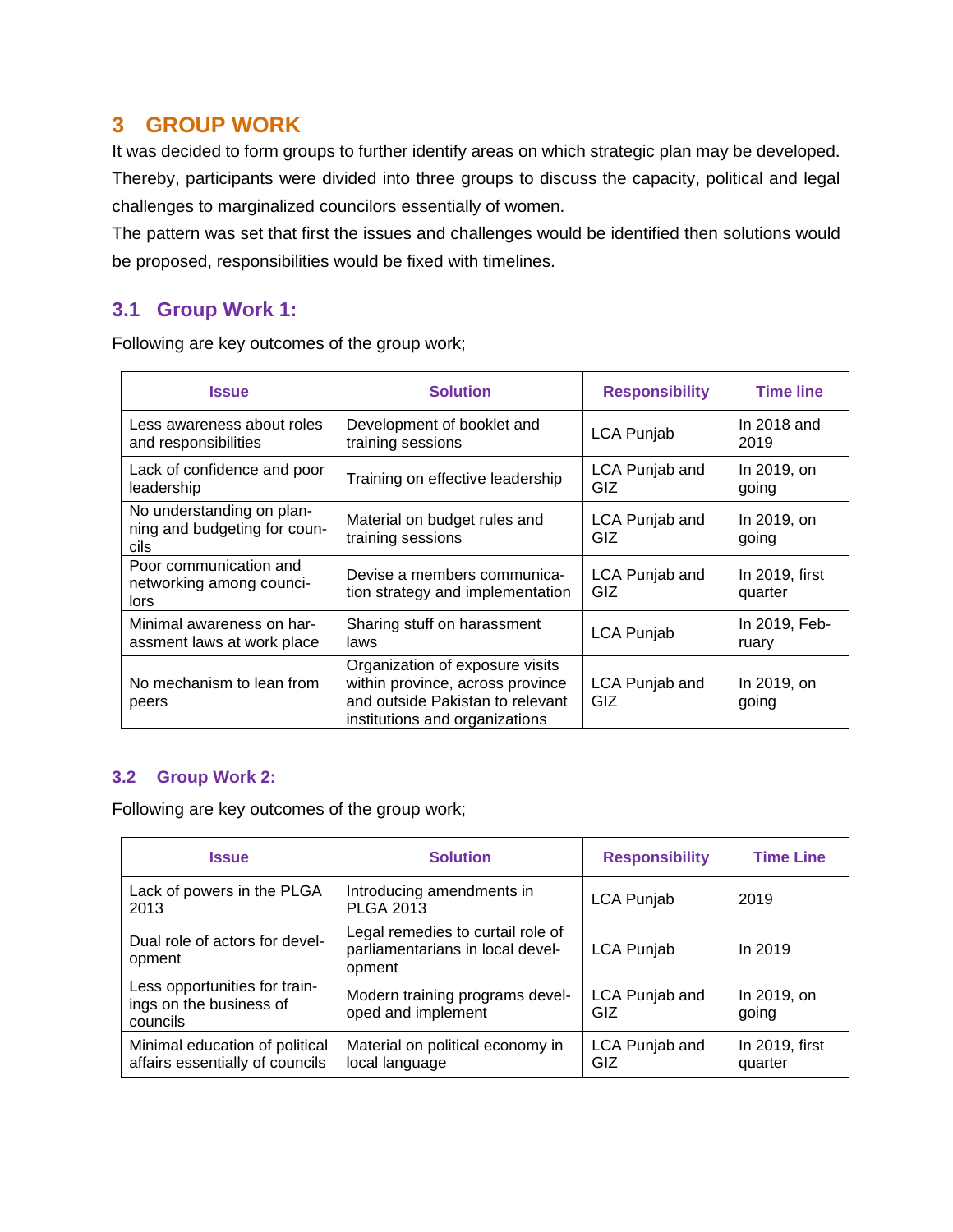| Lack of education of local<br>government business       | Information material on local<br>governments                                           | <b>LCA Punjab</b>     | In 2019 |
|---------------------------------------------------------|----------------------------------------------------------------------------------------|-----------------------|---------|
| In sufficient funds for mar-<br>ginalized councilors    | Introducing amendments in<br>PLGA 2013 and sensitization to<br>head of councils        | <b>LCA Punjab</b>     | In 2019 |
| Less access to council busi-<br>ness information        | Sharing rights to access infor-<br>mation                                              | LCA Punjab and<br>GIZ | In 2019 |
| Less awareness on interna-<br>tional development agenda | Sharing the material on interna-<br>tional development agenda es-<br>sentially of SDGs | LCA Punjab and<br>GIZ | In 2019 |

#### <span id="page-10-0"></span>**3.3 Group Work 3:**

Following are key outcomes of the group work;

| <b>Issue</b>                                                                                                | <b>Solution</b>                                                                  | <b>Responsibility</b>        | <b>Time line</b> |
|-------------------------------------------------------------------------------------------------------------|----------------------------------------------------------------------------------|------------------------------|------------------|
| Absence of functional as-<br>signments                                                                      | Provision of functional assign-<br>ments to marginalized counci-<br>lors         | LCA Punjab and<br>GIZ.       | 2019             |
| Introduce amendments in PLGA<br>Non-gender budgeting in<br>2013 for gender-based budget-<br>councils<br>ing |                                                                                  | <b>LCA Punjab</b>            | 2019             |
| Absence of effective women<br>networking                                                                    | Marginalized councilors network<br>may be strengthened within As-<br>sociation   | LCA Punjab and<br><b>GIZ</b> | 2019             |
| Honorarium not given to<br>councilors                                                                       | Amendments in PLGA 2013 to<br>provide sufficient honorarium to<br>all councilors | <b>LCA Punjab</b>            | 2019             |
| Traditional support to<br>women                                                                             | Innovative support to marginal-<br>ized women                                    | <b>LCA Punjab</b>            | 2019             |
| Less acceptability of women<br>leaders in councils                                                          | Orientation sessions for male<br>councilors                                      | LCA Punjab and<br><b>GIZ</b> | 2019             |
| Religious discrimination                                                                                    | Orientation to Muslim councilors<br>on discrimination                            | LCA Punjab and<br><b>GIZ</b> | 2019             |
| Missing link among counci-<br>lors and women electorates                                                    | Use of social, print and elec-<br>tronic media                                   | LCA Punjab and<br>GIZ        | 2019             |

## <span id="page-10-1"></span>**3.4 Closing of the Workshop**

At the end of the workshop, the LCAP President was requested for concluding remarks. She thanked all participants for their hardworking throughout the day. She also paid gratitude to GIZ and Mr. Mushtaq for continuous support to LCA Punjab. She hoped that soon a strategic plan shall be devised by considering all deliberations of the participants. The workshop was officially closed having no further agenda.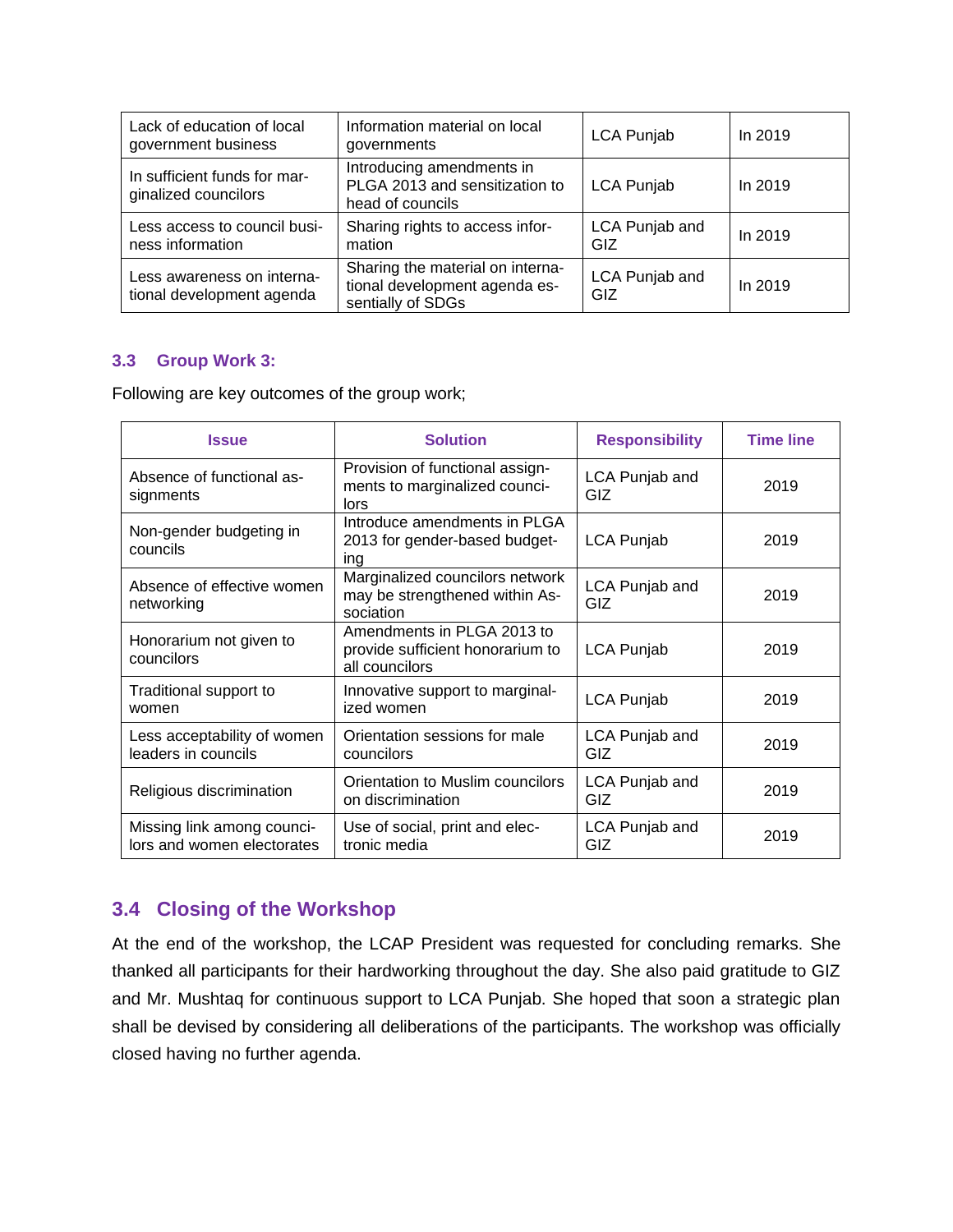# <span id="page-11-0"></span>**4 ANNEXURES**

# <span id="page-11-1"></span>**4.1 Annex A – Workshop Agenda**

#### **Workshop Agenda**

Planning Workshop to Draft Strategic Plan for Women, Youth and Minority Councilors to Enhance Effective Role In local Governance

| <b>Time</b>     | <b>Activity</b>                                                                                                                                     | <b>Responsibility</b>     |
|-----------------|-----------------------------------------------------------------------------------------------------------------------------------------------------|---------------------------|
| $08.30 - 09.00$ | Arrival and registration of participants                                                                                                            | GIZ admin staff           |
| $09.00 - 09.05$ | Recitation from the Holy Quran                                                                                                                      | Volunteer                 |
| $09.05 - 09.10$ | <b>Welcome to Participants</b>                                                                                                                      | President LCA Punjab      |
| $09.10 - 09.25$ | Objectives of the roundtable                                                                                                                        | <b>Executive Director</b> |
| $09.25 - 10.00$ | Identification of Capacity Issue not Enabling Councilors<br>to Play their Effective Role                                                            | <b>Gender Coordinator</b> |
| $10.00 - 10.30$ | Working on Political Challenges Hindering to Play their<br>Leadership role                                                                          | <b>Gender Coordinator</b> |
| $10.30 - 11.00$ | Legal and Technical Challenges Minimizing their Partici-<br>pation and Performance                                                                  | <b>Gender Coordinator</b> |
| $11.00 - 13.00$ | Group Work:<br>Discuss and Enlist Key Actions to Enhance their<br>1.<br>Capacity and Effective Participation<br>Priority Areas for 2019, 2020<br>2. | <b>Gender Coordinator</b> |
| $13.00 - 14.00$ | Lunch                                                                                                                                               |                           |
| $14.00 - 15.30$ | <b>Group Presentations</b>                                                                                                                          | Participants              |
| $15.30 - 15.50$ | Interaction with DG Local Government                                                                                                                | Participants              |
| $15.50 - 16.00$ | <b>Closing Remarks</b>                                                                                                                              | President LCA Punjab      |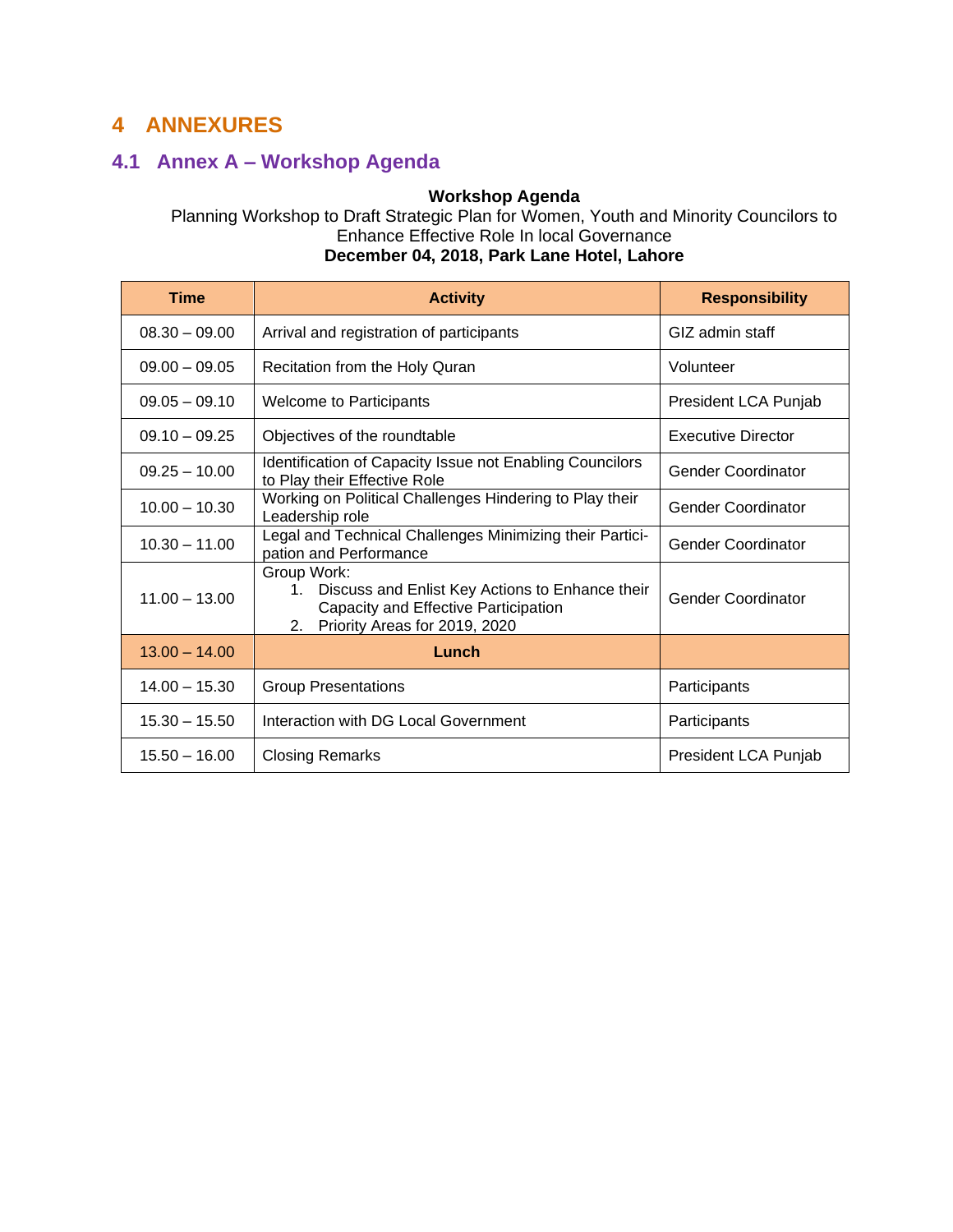# <span id="page-12-0"></span>**4.2 Annex B – List of Participants**

# **List of Participants**

Planning Workshop to Draft Strategic Plan for Women, Youth and Minority Councilors to enhance their Effective Role in Local Governance **December 04, 2018, Park Lane Hotel, Lahore**

| #                          | <b>Name</b>             | <b>Designation</b>  | <b>District</b>        |
|----------------------------|-------------------------|---------------------|------------------------|
| <b>Women Councilors</b>    |                         |                     |                        |
| 01                         | Ms. Tabana Imran        | Councilor DC        | Hafizaabad             |
| 02                         | Ms. Zarina Sheikh       | <b>Councilor MC</b> | Jhang                  |
| 03                         | Ms. Zaib un Nisa        | Councilor DC        | Kasur                  |
| 04                         | Ms. Rabeya Zahid        | <b>Councilor UC</b> | Lahore                 |
| 05                         | Ms. Shagufta Hussain    | Member DC           | Leyyah                 |
| 06                         | Ms. Hina Shahid         | Councilor MC        | Multan                 |
| 07                         | Ms. Ume Kalsum Sial     | Member DC           | Muzafar Garh           |
| 08                         | Ms. Khalida Iqbal       | Member DC           | Rahim Yar Khan         |
| 09                         | Ms. Farzana Abbas       | Member MC           | Sahiwal                |
| 10                         | Ms. Beenish Qamar Dar   | Member DC           | Sheikhu pura           |
| 11                         | Ms. Fozia Khalid        | Chairperson DC      | <b>Toba Take Singh</b> |
| 12                         | Ms. Sumera MIrza        | Councilor DC        | Vehari                 |
| <b>Women at Large</b>      |                         |                     |                        |
| 13                         | Ms. Sajida Sarwar       | Councilor DC        | Toba Take Singh        |
| 14                         | Ms. Saher Gul           | <b>Councilor MC</b> | Multan                 |
| <b>Minority Councilors</b> |                         |                     |                        |
| 15                         | Mr. Shahzad Masih       | <b>Councilor UC</b> | Lahore                 |
| 16                         | Mr. Rafaqat Salhotra    | <b>Councilor MC</b> | Lahore                 |
| 17                         | Mr. Nadeem Babar        | Councilor DC        | <b>Toba Take Singh</b> |
|                            | <b>Youth Councilors</b> |                     |                        |
| 18                         | Mr. Hafiz Hasan         | Councilor MC        | Sheikhupura            |
| 19                         | Mr. Waleed Shah         | Councilor DC        | Gujranwala             |
| 20                         | Mr. Sadam Hussain       | Councilor DC        | Sargodha               |
| <b>Others</b>              |                         |                     |                        |
| 21                         | Mr. Mushtaq Ahmad       | Advisor to LCAP     | Lahore                 |
| 22                         | Mr. Abdul Aziz          | LoGo                | Lahore                 |
| 23                         | Mr. Abdul Hadi          | LoGo                | Lahore                 |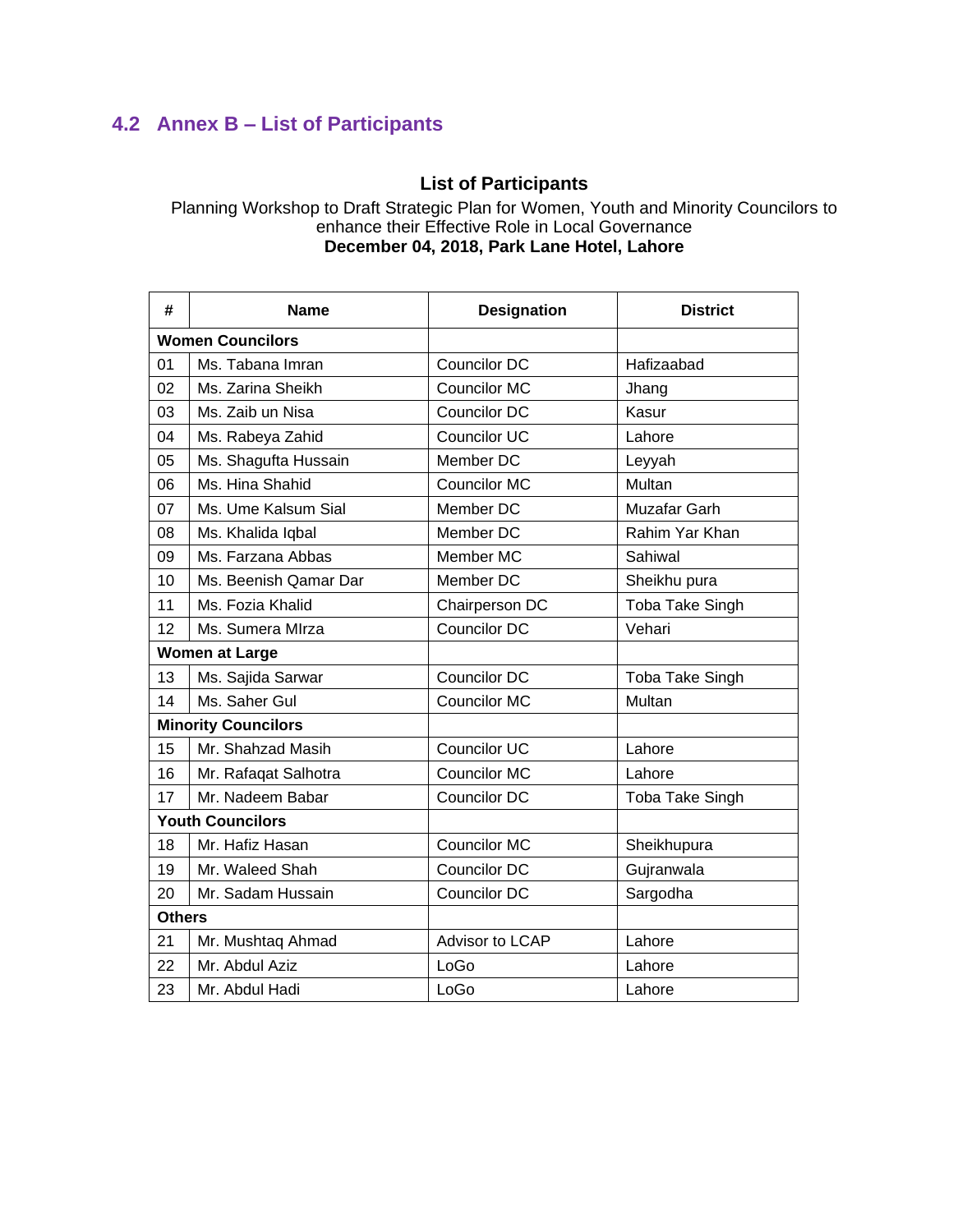# <span id="page-13-0"></span>**4.3 Annex C – Workshop Snaps**

## **Selected Workshop Snaps**

Planning Workshop to Draft Strategic Plan for Women, Youth and Minority Councilors to enhance their Effective Role In local Governance **December 04, 2018, Park Lane Hotel, Lahore**